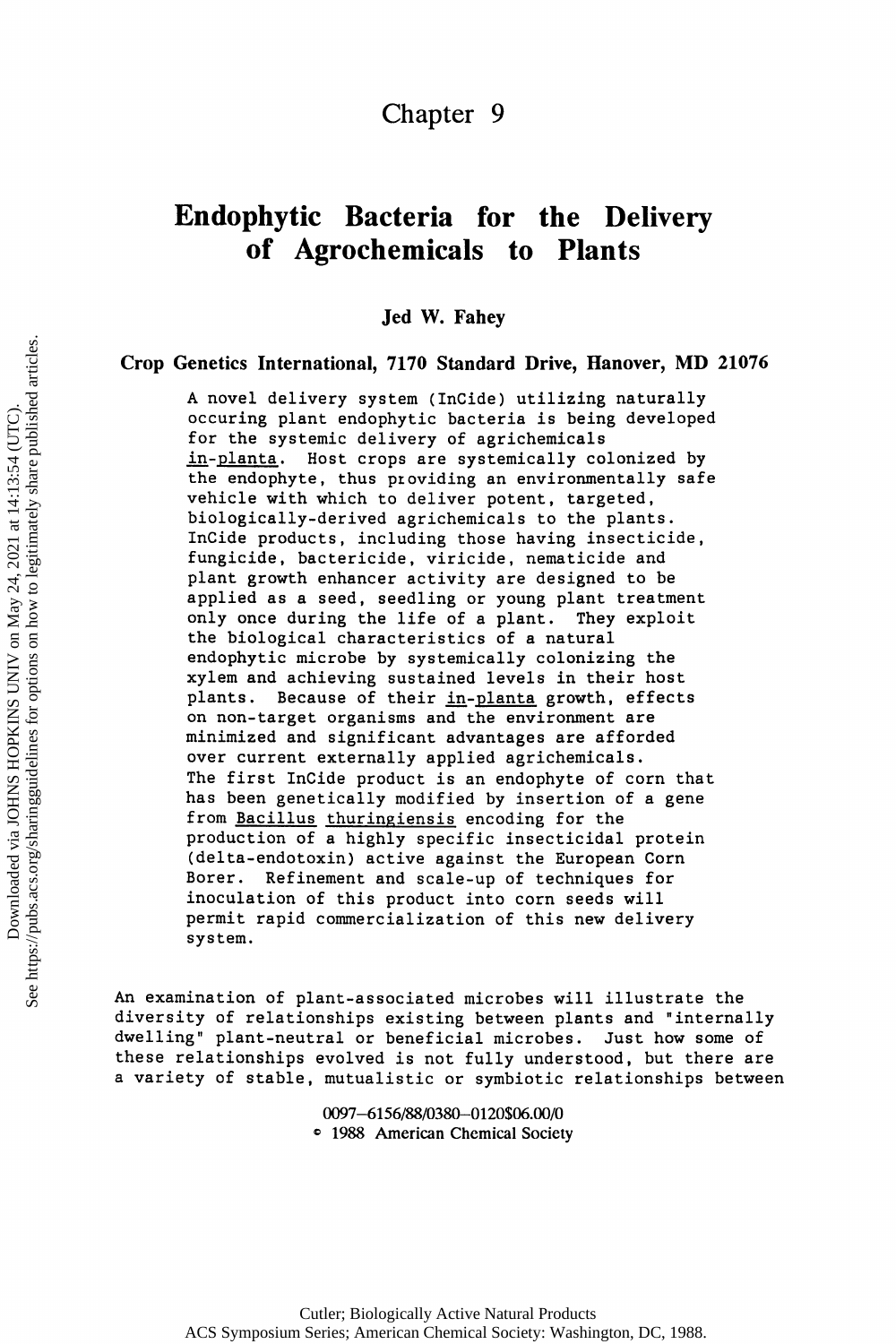# **9. FAIIEY** *Bacterial Delivery of Agrochemicals 121*

higher plants and microbial endophytes. Endophytes are microbes which live within plants. Maintenance of all plant-endophyte relationships require that although the plant may recognize the invader, it does not trigger any overt pathogenic response to the microbe or that the microbe successfully avoids the plant's defense reactions and does not cause disease. Numerous plant-endophyte interactions have been identified over the past century. To date, only the Rhizobium species, not even true endophytes but mild plant pathogens of the legume family, have been commercialized for their agricultural potential as symbionts.

#### Naturally Occurring Endophytes

The nodulation of legumes like soybean, clover and alfalfa by the gram-positive Rhizobium & Bradyrhizobium is by far the most thoroughly characterized plant-microbe relationship and the only one which has been exploited commercially. Rhizobium species in symbiotic association with plants are responsible for the conversion of as much as  $2 \times 10^7$  tons of atmospheric N<sub>2</sub> per year to ammonium (1). This "fixed" nitrogen is then utilized by plants for the synthesis of amino acids and protein. In Rhizobium symbioses, the bacteria infect plant roots and are then contained within specialized structures called root nodules. A highly integrated expression of genes from both the plant and the bacteria lead to the formation of a morphologically distinct nodule, with its own meristematic regions and vascular innervation. A molecule very similar to the hemoglobin found in blood is synthesized to protect the oxygen-sensitive enzyme, nitrogenase, and the bacteria actually alter their morphology once established in a developing nodule. Without the protective environment and carbon supply afforded the bacteria by the plant, the bacteria would not perform the energy-intensive process of nitrogen reduction. Without the bacteria's significant nitrogen input, the plants would not, in many cases, be able to prosper in an otherwise nitrogen poor environment. This natural plant-bacterial symbiosis can therefore save farmers growing many leguminous crops from the considerable expense associated with fertilizer nitrogen input and may permit certain species to thrive in areas which they might otherwise not occupy .

Certain non-legumes also form root nodules which are responsible for nitrogen fixation. The microbe found in all non-legume root nodules (actinorhizal plants) studied to date is the actinomycete, Frankia. Most actinorhizal symbyotic associations are found in woody plants in the temperate or cold zones of the Northern Hemisphere. Over 178 species in 20 different genera have been documented to contain actinorhizal symbionts  $(2)$ . There are two major morphological types of actinorhizal nodules: The Alnus-type or coralloid nodules are short, stubby, dichotomously branched growths on lateral roots. Myrica-type or lobed nodules are thin, and produce negatively geotropic rootlets at their apex (3).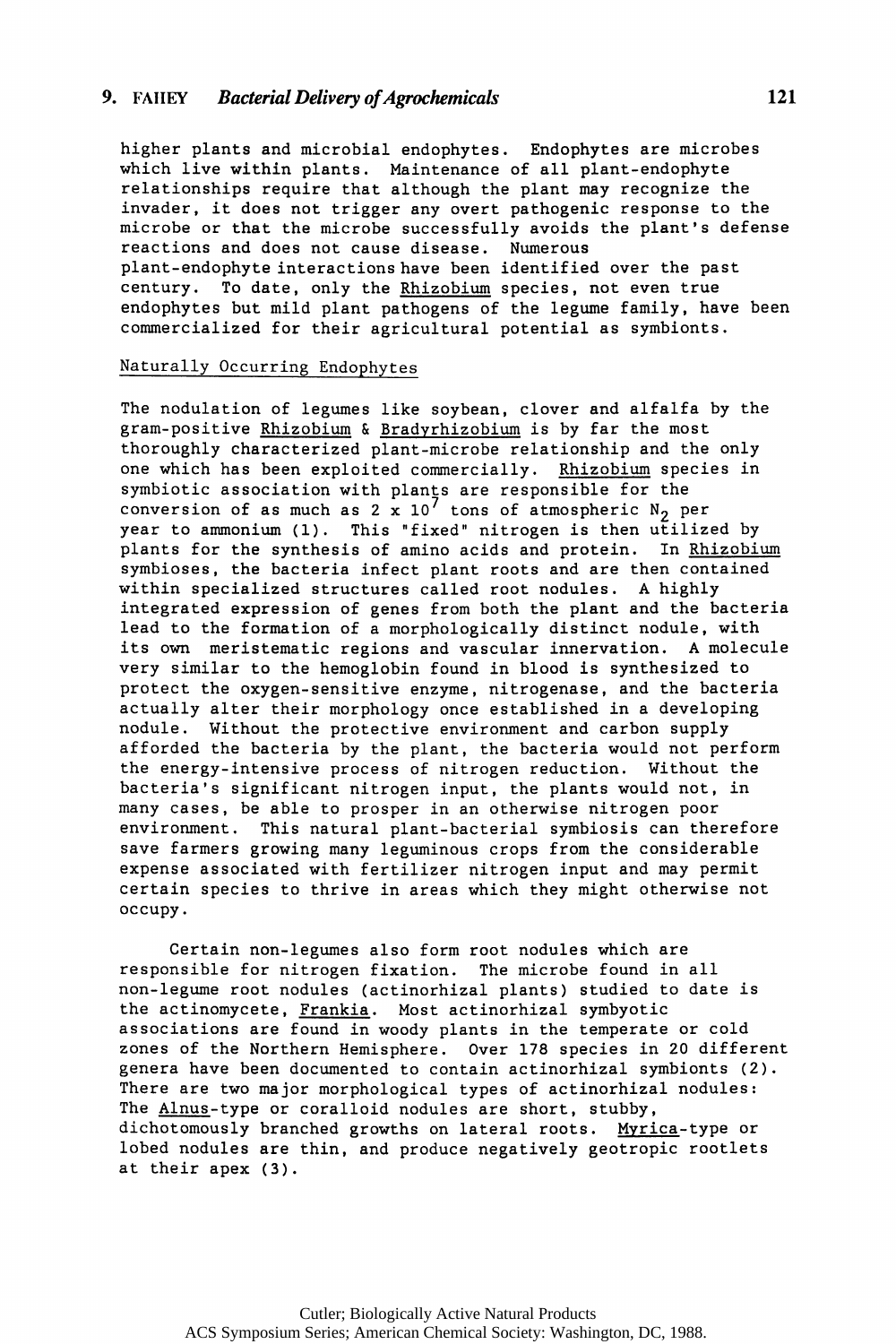Stem nodules, too, are formed on certain members of the Leguminosae family by Rhizobium bacteria. These nitrogen-fixing symbioses have been documented in three genera of predominantly tropical or hydrophytic plants --- Aeschynomene, Sesbania and Neptunia, which are represented by about 200, 70 and 15 species respectively (4). Nitrogen fixation by the endophyte in stem nodules and the protection of the oxygen-sensitive microbial enzyme seems to be accomplished via a similar strategem of leghemoglobin and nodule morphology to that adopted by the legume root nodules.

Leaf nodules occur predominantly in the families Rubiaceae and Myrsinaceae which contain over 400 nodule-forming species (5). These families of predominantly sub-tropical shrubs are nodulated by a gram negative, pleiomorphic bacterium in an association which in at least one species (Psychotria bacteriophila) has been shown to be obligate (6). In addition, one family of monocots, Dioscoreaceae has been identified as having a species with leaf nodules colonized by endophytic bacteria (7). Although the nature of these symbioses are not fully understood, it is hypothesized that the bacteria have a growth promoting effect.

There is at least one well-characterized association of a heterocystous, nitrogen-fixing blue green alga (cyanobacterium) with a plant. The cyanobacterium Anabaena sp. develops in a mutualistic relationship with the water fern (Azolla sp.). Anabaena is a filamentous, photosynthetic cyanobacterium containing heterocysts at intervals along a chain of vegetative cells. These heterocysts contain the requisite enzymes for di-nitrogen fixation. Azolla provides "safe harbour" for the  $N_2$ -fixing symbiont within cavities or nodules on the undersides of its leaves .

Another important and extremely widespread group of endophytes is the mycorrhyzal fungi. These fungi ramify throughout the root cells of plants and are hypothesized to function by aiding in the mobilization of relatively insoluble soil nutrients such as phosphate and zinc to the plant. Ascribing a generalized function to these endophytes is the object of considerable controversy. Endo-mycorrhyzae penetrate and ramify throughout certain root cells. Ecto-mycorrhyzae are those whose hyphae do not penetrate the root cells, but either envelop the roots and/or enter the space between root cells, usually outside the endodermis. The majority of higher plant taxa form associations with mycorrhyzal endophytes.

The Acremonium-type fungi are endophytes of certain types of grasses. They have been responsible for significant outbreaks of livestock toxicity in forage grasses, however, they are also responsible for conferring beneficial qualities to certain of their hosts. Enhanced performance, enhanced insect resistance and improved persistance of Lolium and Festuca species have been documented in turfgrass stands colonized by species of Acremonium (8) .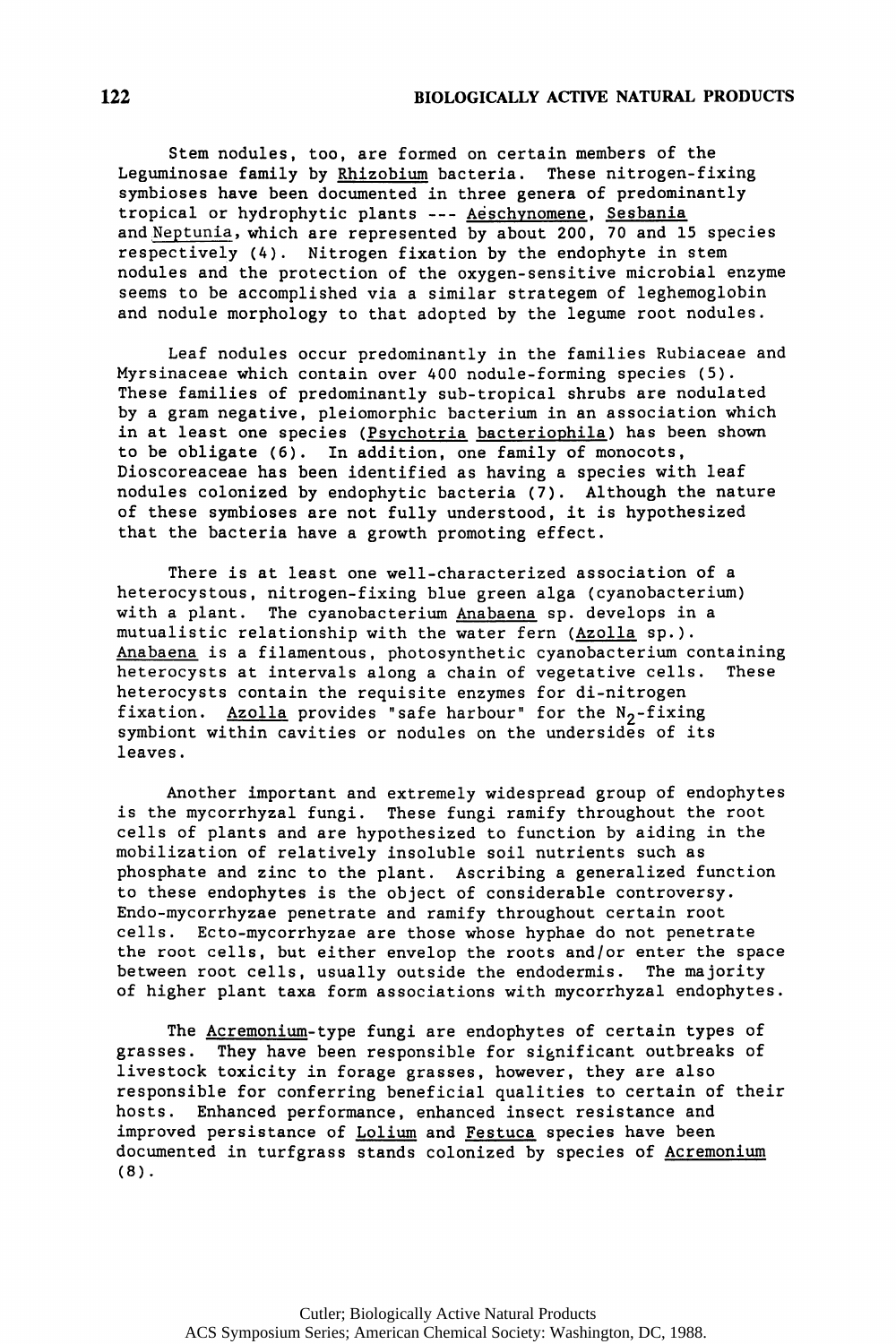# **9.** FAHEY *Bacterial Delivery of Agrochemicals* **123**

And finally, there are the xylem-inhabiting bacteria. These bacteria are not ubiquitous, but certain species can reliably be recovered from their host plant species in a pattern which suggests that these bacteria may be part of the normal microflora of those hosts. Bacteria from 13 different genera were isolated from the xylem of healthy Citrus trees (9) which were colonized at levels ofup to 2 x  $10^{4}$  CFU/g. The presence in Citrus of large numbers of diverse endophytic bacteria has been confirmed in subsequent studies (Zablotowicz, R.M., Allelix, personal communication), although this phenomenon appears to be the exception and not the rule. Xylem inhabiting endophytic bacteria may be responsible for the frequently observed inability of plant tissue culturists to "disinfest" cultures of rigorously surface-sterilized explant material. The failure of certain species to grow in-vitro could in fact be related to a stimulatory effect of an endophytic microbe which cannot be reproduced in the culture of isolated, bacteria-free explants. It is these xylem-inhabiting endophytes which we are exploiting.

#### Crop Protection

Today's crop protection market was created and is presently dominated by the chemical industry. Biologicals account for only \$100 million of this \$14 billion market. Although synthetic chemicals presently dominate the market, the safety of these chemicals has been called into question. Biological pesticides are known to be safe but have lacked the efficacy of synthetic chemicals. The safety issue of chemicals and the efficacy problem of biological pesticides are consequences of their external application. Currently utilized methods for application of either chemicals or biologicals (e.g. foliar sprays, soil applications or seed treatments), all involve placing the treatment outside the plant even if the treatments themselves have systemic activity.

Without conventional pest control, food production in the U.S. alone could drop by as much as one-third. Despite the presence of chemical pesticides, more than one-third of the world's potential<br>crop yield is still lost to fungal diseases and insect pests. Some crop yield is still lost to fungal diseases and insect pests. chemical products leave toxic residues on the crop, leach into groundwater and are toxic to farm workers. While chemicals are effective against a broad spectrum of plant pests, they can destroy natural pest predators and other beneficial organisms. For many pesticides and for externally delivered biologicals, multiple applications are required because the products are diluted by rain, dissipated by wind and degraded by sunlight and microorganisms. The effectiveness of chemicals may decline over time due to the development of resistance by the target pests. There is much less risk of target pests developing resistance to endophyte-delivered agrichemicals because of the manner in which they are exposed and the vastly smaller quantities of active ingredient which thus need to be present in the crop. Finally, government regulations protecting consumers, workers and the environment are increasingly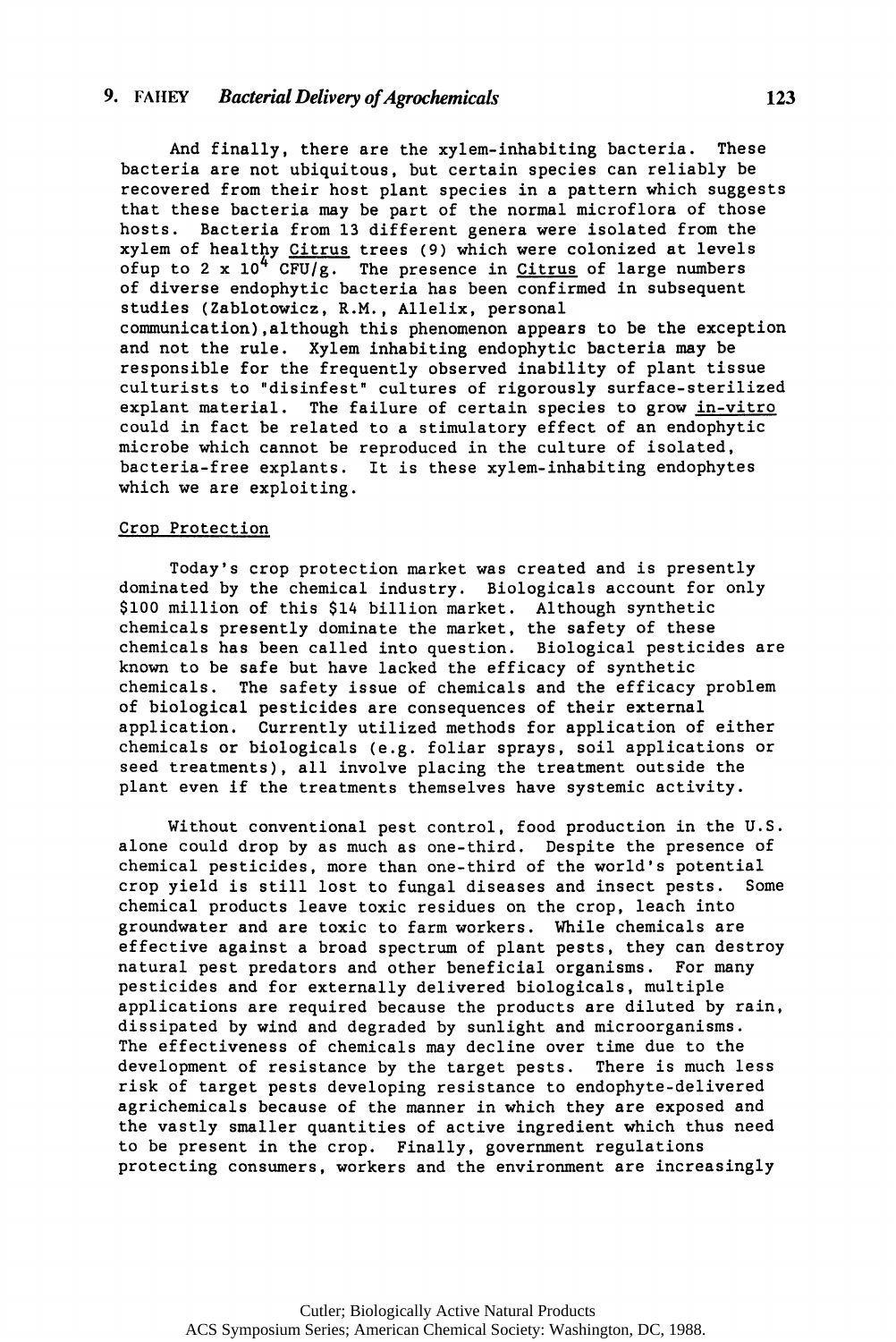restricting the use of presently-registered chemical products and are making the introduction of new chemical products more difficult. The regulatory ground-rules for the introduction of biologicals are currently being written as numerous groups are in the process of attempting to field-test and register such products.

## Endophytic Bacteria, A New Delivery System

InCide biopesticide technology is a system of crop protection in which biology is substituted for chemistry: Incide products are microorganisms genetically engineered to be both environmentally safe and efficacious. InCide products are designed to function internally in a plant's vascular system. They involve the use of naturally-occuring endophytes for the production and delivery of crop protectants and growth enhancers. Methods have been developed to screen, identify, recover and characterize endophytic microorganisms. CGI has conducted an extensive search for and analysis of endophytes capable of colonizing the major crops and now has a large collection of endophytes. Microorganisms are selected for the Company's collection based on ability to live inside, and inability to live outside, the target crops. CGI has indentified endophytes capable of colonizing corn, cotton, soybeans, wheat and rice as well as other major crops. InCide products are being developed to solve many of the problems associated with externally applied chemicals and biologicals. There are numerous economic, environmental and technological advantages to be realized by using endophytic bacteria for the delivery of agrichemicals to plants. Some of the advantages of this technology over conventional delivery of pesticides includes:

# Economic Advantages.

- o Single Application. Seed inoculation or inoculation of the juvenile plants with an appropriate endophyte results in colonization of that plant. The endophytes live inside the plant and are thus protected from the external environment . Externally applied chemicals and biologicals are unprotected and often require multiple applications.
- o Minute Dosage. Seed application of endophytes can be accomplished with only milligram quantities of bacteria per acre. After application, the endophytes multiply inside each plant so that the final manufacturing step occurs after the point of sale. Conventional externally applied chemicals are generally applied in pounds per acre.
- o Sustained Potency. Endophytes can thrive and produce the desired agrichemical for the duration of the plant's life . Externally applied products are adversely affected or rendered ineffective by the environment and by subsequent plant growth.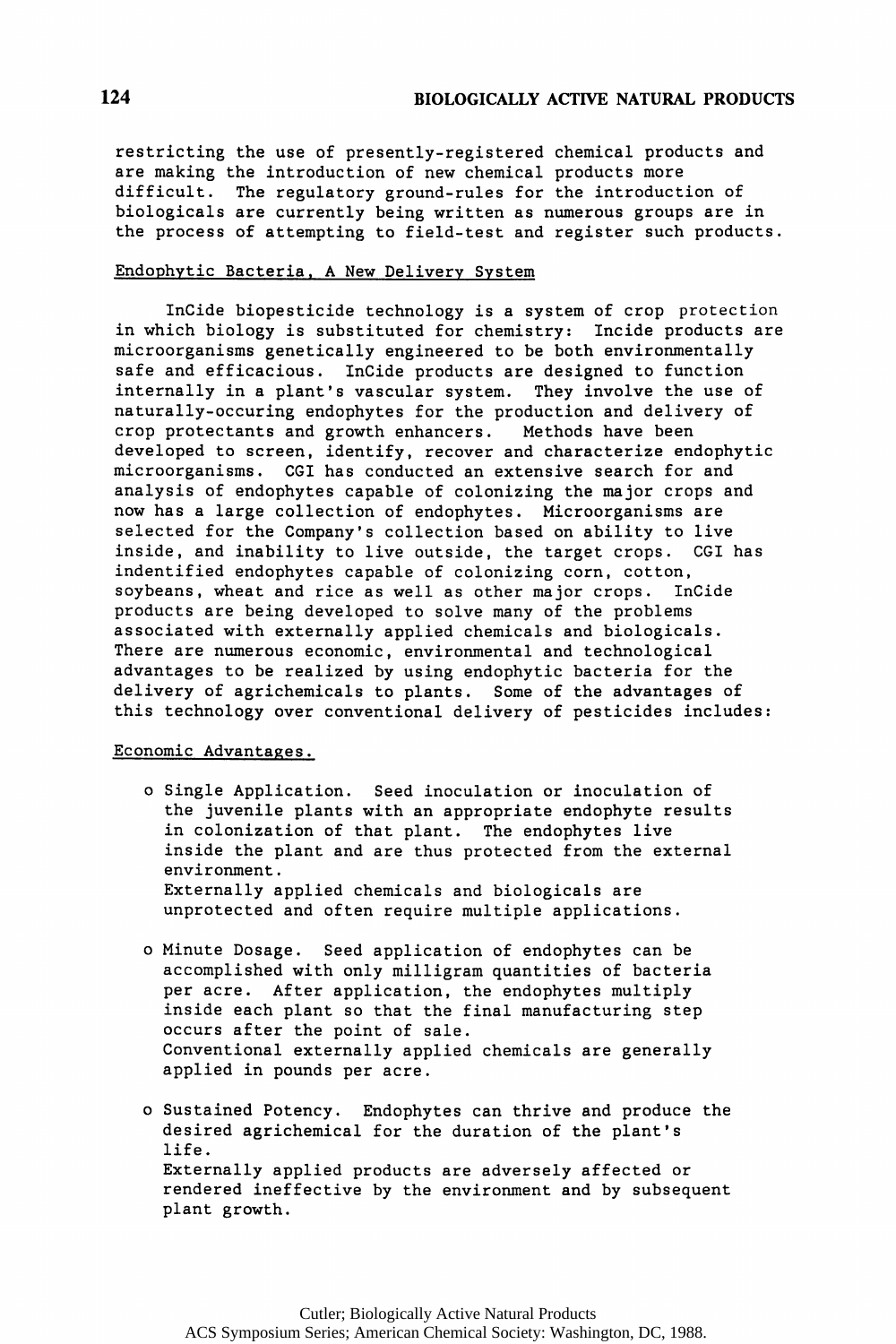## Environmental Advantages.

- o Contained Activity. Endophytes survive and function only within the plant which they protect or enhance. Externally applied products are dispersed widely each time they are applied.
- o Plant Dependency. Endophytes, by nature, do not surviveoutside the plant and therefore do not multiply or spread in the environment or remain active after harvest. Externally applied microorganisms must survive in the environment to be effective.
- o No Toxic Residues. Endophyte products can be designed to be environmentally safe and degradable. Most externally applied pesticides must resist degradation to be effective .

Technological Advantages. Certain endophyte products may have the following technological advantages over genetically improved plants:

- o Rapid Development. Changing the genetics of microorganisms is a more rapid and simpler process than changing the genetics of plants.
- o Early Commercialization. Development of endophyte-based products does not require multi-year plant breeding programs .
- o Wide Applicability. Endophyte-basei products can be designed to function in a wide range of commercially useful varieties of the targeted crop.
- o Yield. Endophyte delivery has minimal impact on host plant physiology (e.g. little or no effect on yield, vigour or quality). In many instances, changing the genetics of plants can reduce yield substantially.
- o Repeat Sales. Many endophytes are not seed transmitted and farmers will need to purchase products based on these organisms each growing season. New plant varieties normally have repeat sales opportunities only when the purchased seed is a hybrid.

Progress is underway to develop the InCide delivery system for the delivery of insecticides, fungicides, nematicides, viricides and bactericides to protect corn, cotton, soybeans, rice and wheat, as well as other vegetable, forestry, and horticultural crops. We are developing a family of genetically engineered biopesticides using endophytes that colonize the major crops and genes that protect against major plant pests.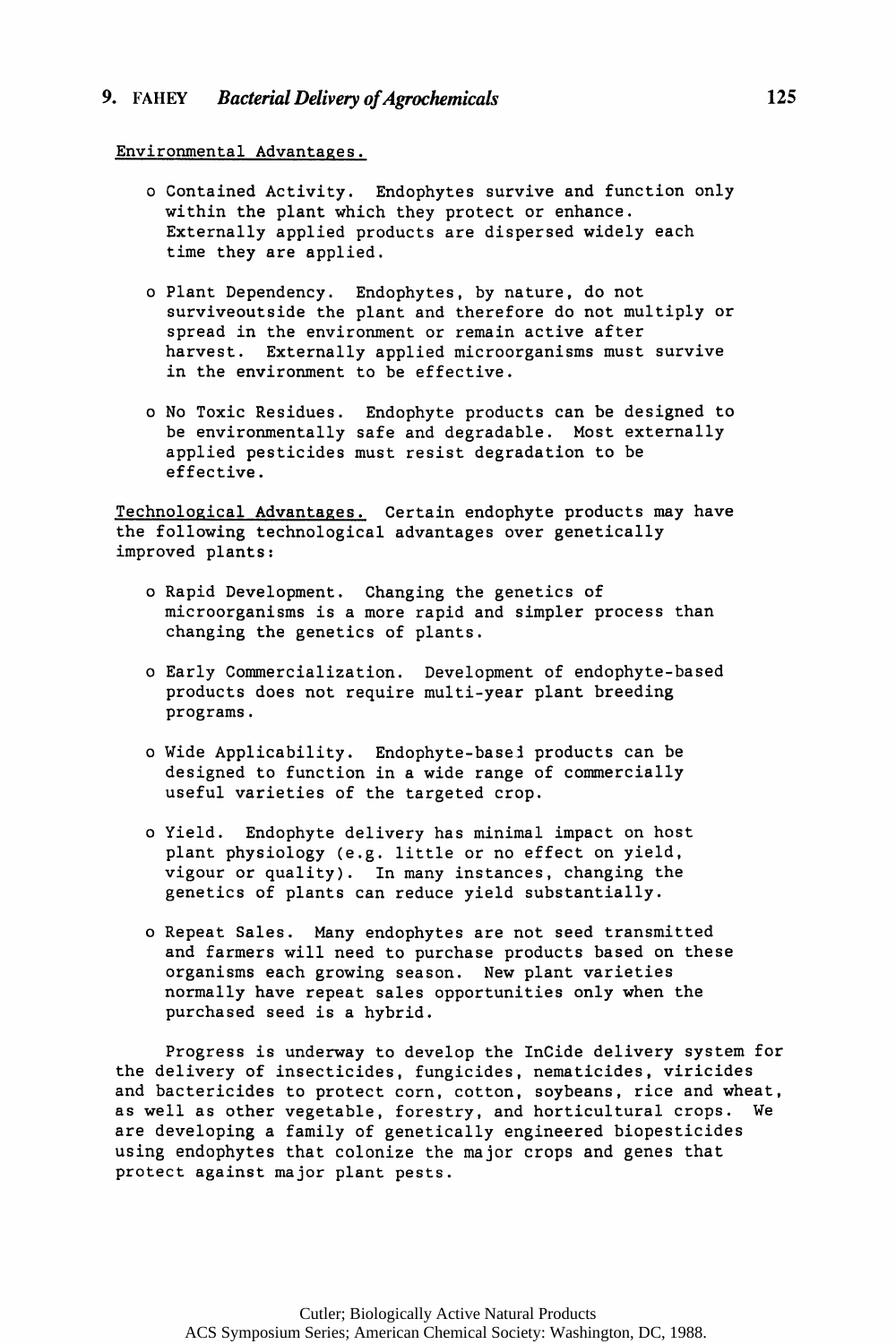

Figure 1. Lumen of xylem aerenchyma of Zea mays var. FR632 colonized with endophytic bacterium Clavibacter xylii subsp. cynodontis. Freeze-fracture surface reveals annular rings on left of plate. Magnification =  $4250 X$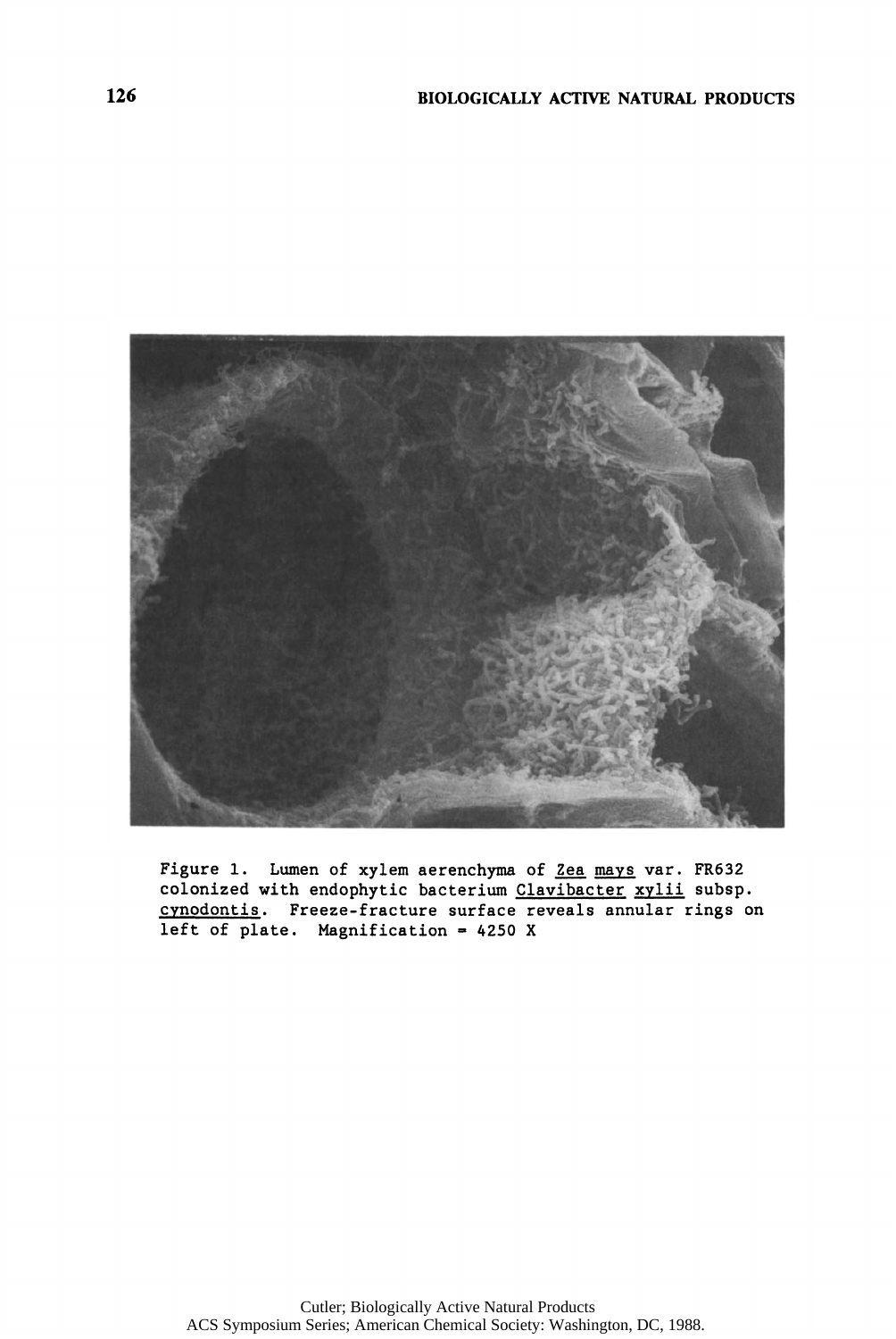**The first InCide product under development is an insecticide for the United States and French corn market. We are conducting extensive field and greenhouse trials with our best corn endophyte. These tests are designed to accumulate data for product registration in the United States and France. We are seeking regulatory approval to field test our first recombinant corn insecticide product in the United States and France in the spring of 1988. This product uses the endophyte, Clavibacter xyli subsp. cynodontis. a Coryneform bacterium which was originally isolated from-a non-crop plant and can be reproducibly introduced into corn (Fig. 1). This bacterium has been transformed by inserting a gene encoding for production of an insecticidal protein from the bacterium Bacillus thuringiensis (B.t.). B.t. has experienced decades of safe use as an insecticidal product. B.t. was first sold in France in 1939 and has been a leading biological insecticide in the U.S. since registration in 1961. There are more than one thousand B.t. isolates, each with one or more genes having a specific spectrum of insecticidal activity. Some B.t. genes are active against certain lepidoptera (caterpillars) and others are toxic to certain coleoptera (beetles). For its initial products, the Company purchased the rights to a B.t. gene effective against the caterpillar stage of European Corn Borer. Insect feeding trials have shown that the toxin produced by the B.t. gene is lethal to the European Corn Borer.** 

**The wild-type endophyte rapidly colonizes the xylem of inoculated corn plants and achieves average levels of up to 1 x 10<sup>8</sup> CFU/g fresh weight of tissue. It systemically colonizes the roots, stem, leaves and husks of inoculated plants and can be detected within a week of inoculation but it does not transmit via the seed of colonized plants.** 

**Endophytes can be found throughout the plant kingdom. Natural endophytes exist which provide manifold benefits to the plants with which they are associated. We are using the tools of biotechnology to add specific beneficial qualities to carefully chosen endophytes. By selective enhancement, endophytes can be engineered to help solve some of agriculture's most pressing problems using a biological system which has been around for millions of years.** 

#### **Literature Cited**

- **1. Burris, R.H. In Free-living Systems and Chemical Models. Nitrogen Fixation; Newton, W.E., Orme-Johnson, W.H. Eds.; University Park Press: Baltimore, 1980; Vol. 1, pp 7-16.**
- **2. Moiroud, A. & Gianinazzi-Pearson, V. In Genes Involved in Microbe-Plant Interactions; Verma, D.P.S. & Hohn, T., Eds.; Springer-Verlag: New York, 1984; pp 205-223.**
- **3. Becking, J. In Dinitrogen Fixation; Hardy, R., Silver, W. Eds.; Wiley & Sons Inc.: New York, 1977; Vol. 2, pp 185-275.**
- **4. Legocki, R.P. & Szalay, A.A. In Genes Involved in Microbe-Plant Interactions; Verma, D.P.S. & Hohn, T., Eds.; Springer-Verlag: New York, 1984; pp 225-268**
- **5. Lersten, N.R. & Horner, H.T. Bot. Rev. 1976, 42, 146-214.**